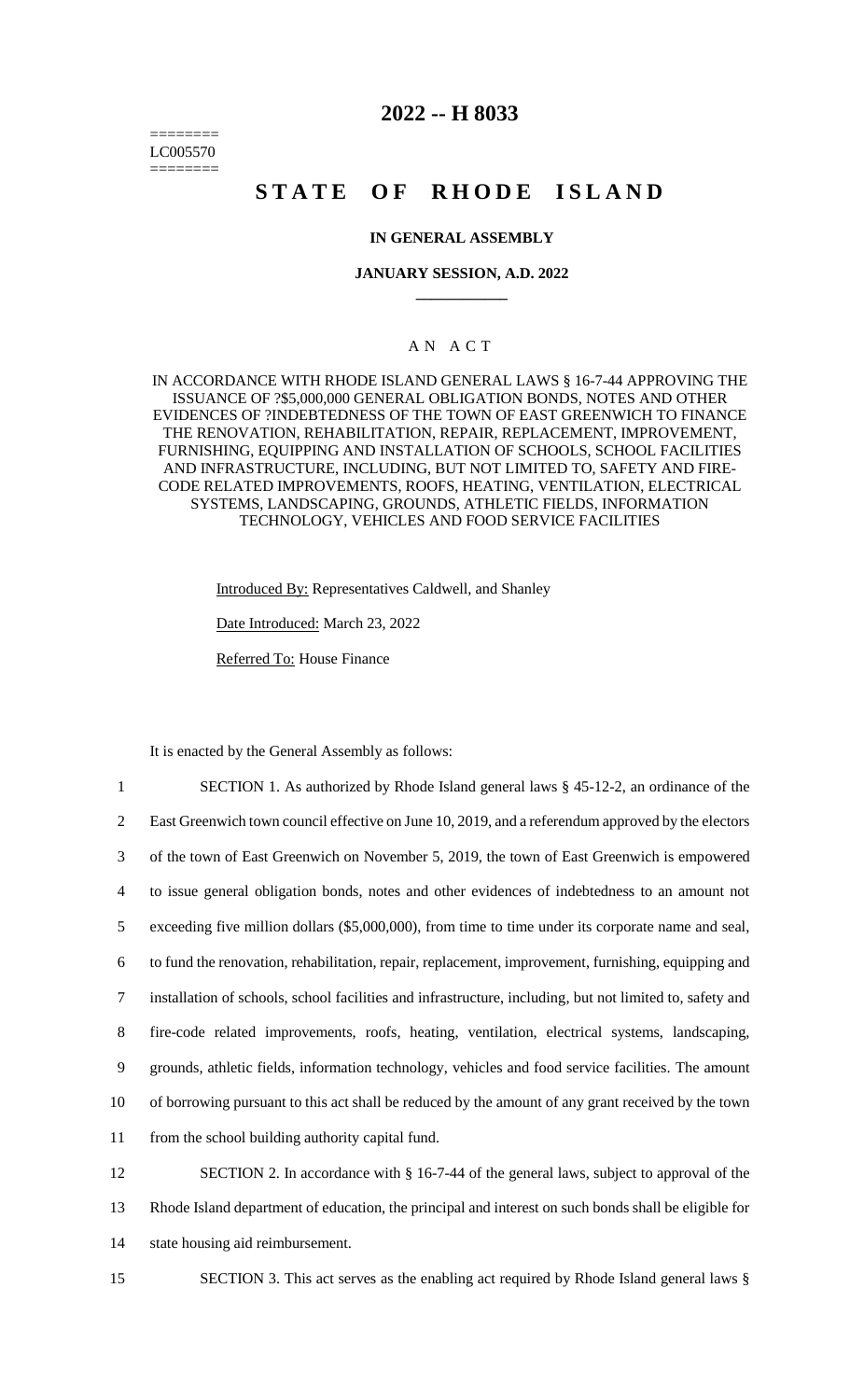- 1 16-7-44 and shall take effect upon passage.
- 2 SECTION 4. This act shall take effect upon passage.

======== LC005570 ========